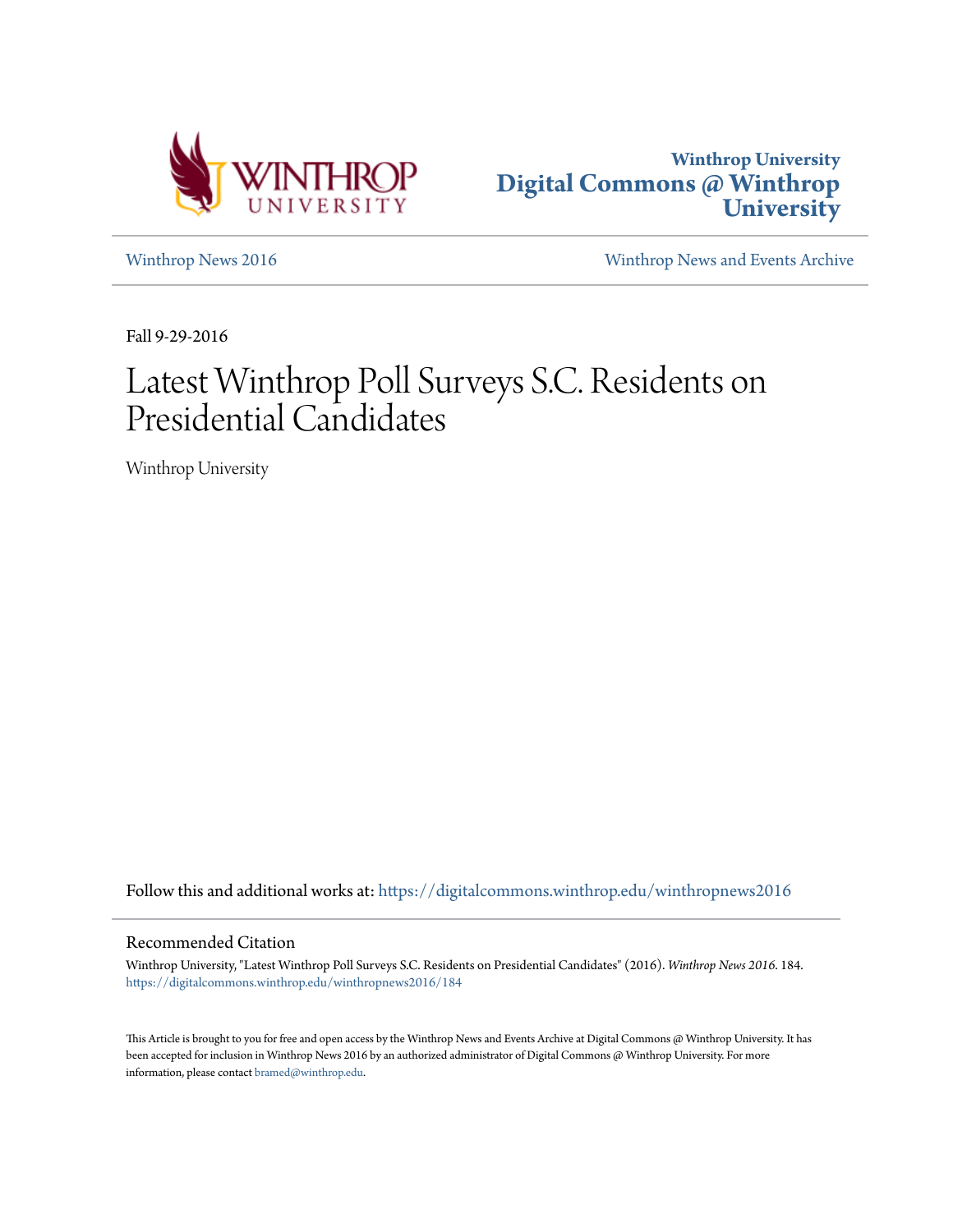

**AFFAIRS ATHLETICS GIVING**

09/29/2016

**ABOUT ADMISSIONS & AID ACADEMICS STUDENT**

**O** SHARE ■金々。

# All News

Archives

RSS News Feeds

Winthrop in the News

# **Latest Winthrop Poll Surveys S.C. Residents on Presidential Candidates**

# **Quick Facts**

A majority of South Carolina residents surveyed in the latest Winthrop Poll said they did not view Trump or Democratic candidate Hillary Clinton favorably or as "honest."

 $\blacksquare$  The poll, which was conducted between Sept. 18-26, ending before Monday's first presidential debate, found that Trump was preferred by 42% of likely voters in SC, while Clinton was at 38%.



ROCK HILL, SOUTH CAROLINA – Donald Trump has a lead among South Carolina voters, but his numbers still lag the performance of previous Republican presidential candidates in the state.

A majority of South Carolina residents surveyed in the latest Winthrop Poll said they did not view Trump or Democratic candidate Hillary Clinton favorably or as "honest."

The poll, which was conducted between Sept. 18-26, ending before Monday's first presidential debate, found that Trump was preferred by 42% of likely voters in SC, while

Clinton was at 38%. Seven percent were undecided, while none of the third party candidates registered support in double digits.

Only 1 in 5 residents described Clinton as **honest**, while Trump garnered that same description from a third of residents. Both candidates were viewed unfavorably by around 55% of residents.

Clinton fared somewhat better than Trump when residents were asked if they thought she was **capable**. Fifty-three percent of residents said the former Secretary of State was capable, while only 46% said the term accurately described the Republican nominee.

According to Winthrop Poll Director Scott Huffmon, "While Clinton is seen as the more capable candidate, she is also viewed as more dishonest. However, both candidates are setting records for being viewed unfavorably. While Trump has the lead, these factors may contribute to why he is underperforming expectations of a hypothetical generic Republican versus generic Democrat matchup."

Almost three-fourths of those surveyed said the presidential election's outcome was very important and would affect their personal future, while 95% believed it very important in affecting America's future.

Drawing from the discipline of psychology, the poll also measured where respondents fell on the **Authoritarianism Scale**. The scale, verified by psychologists, asks non-political questions to determine a respondent's general orientation. Authoritarianism, as defined by psychologists and measured here, reflects a desire for order and tradition, as well as suspicion and fear of "outsiders." The poll found that more authoritarian leaning voters tended to support Trump over Clinton.

Huffmon noted: "With 70% of respondents feeling that the country is headed in the wrong direction, it's not hard to imagine that many are feeling uncertain or that the American way of life is being threatened. People who score high on the Authoritarian Scale are more likely to turn to a "strong" leader when they perceive a threat."

CHECK HERE FOR POLL QUESTIONS AND ANSWERS.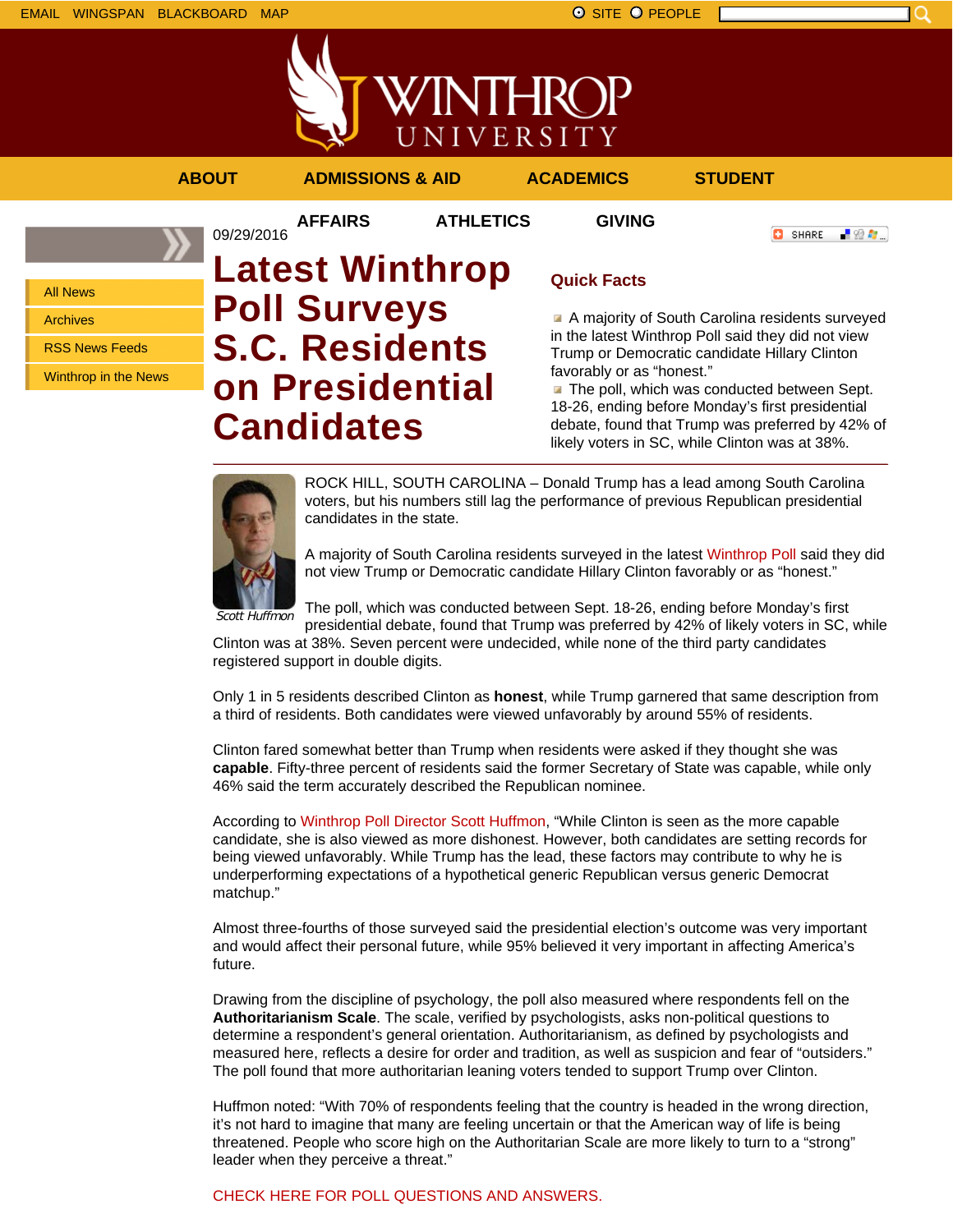#### **PRESIDENT BARACK OBAMA, GOVERNOR NIKKI HALEY, AND OTHERS**

**President Barack Obama's approval rating** in South Carolina has improved to 48% among residents but disapproval is almost at 50% for likely voters. The two-term president's ratings in the Palmetto State has consistently lagged behind national approval ratings. His approval rating is lower, and lower than his disapproval numbers, among likely voters.

**Governor Nikki Haley's approval rating** remains strongly positive among South Carolinians at 57%. The approval ratings for the state's two U.S. senators hover around the same ratings as in the spring. **U.S. Sen. Lindsey Graham**, who ran for president on the GOP ticket, has a 41% disapproval rating, while the state's junior senator, **U.S. Sen. Tim Scott** is more highly rated among the Republican base with a 52% approval rating.

### **ECONOMY**

Seventy percent of the S.C. general population said the country is headed in the wrong direction. They cited the economy, 11.3%, racial issues or racism, 9.8%, and terrorism, 8.3%, as top problems facing the country. Still, 54% said the country's economy is either very or fairly good.

Nearly half said the Palmetto State is on the right track. S.C. residents rate education, 12.4%; jobs/unemployment, 11%; racial issues/racism, 6.5%; roads/bridges/infrastructure, 5.9%; and politicians/government, 5.4% as the most pressing problems. A majority – 61% - said the state's economy was either very or fairly good.

When asked about their personal financial situation, 56% of all respondents said their finances were excellent or good.

### **RACE**

**Racial issues** came up for the first time as one of the top issues concerning South Carolinians. Nearly 10% said it was the most important problem facing the country right now while 6.5% said it was the most important problem facing our state.

Huffmon said, "The rise for concern over racism and racial divisiveness hardly seems surprising given growing attention to the death of black men in confrontations with police, the rise of the Black Lives Matter movement, and the racial undercurrents that have marked this presidential contest."

### **ISSUES AHEAD FOR S.C.**

The **Winthrop Poll** looked at how many S.C. residents would support a driver's license question about whether a resident would allow the donation of **brain tissue** for research and education. More than three-fourths of residents said yes. Already, S.C. residents can agree to the donation of organs or tissue that can be transplanted into living patients, such as heart, lungs, liver, kidneys or eye tissue.

An overwhelmingly number of S.C. residents – 81% – supported the state passing a law requiring private companies to pay the same amount to men and women for the same job and experience, while still allowing for different pay based on seniority or job performance.

The **S.C. Conservation Bank**, which is a state agency that protects the state's rivers, farms and forests through voluntary land protection agreements, will expire in 2018. Nearly 80% of residents said they would support its reauthorization in 2017 and 2018.

The "main" Winthrop Poll is a General Population poll of 694 SC residents. Results which use All Respondents have a margin of error of approximately +/- 3.7% at the 95% confidence level. Results for LIKELY VOTERS in the November presidential election have a sample size of 475 and have a margin of error of approximately +/- 4.5% at the 95% confidence level. Any subset will have a larger margin of error. Margins of error are based on weighted sample size.

Poll phone calls were made during weekday evenings, all day Saturday, and Sunday afternoon and evening to those with landlines and mobile devices.

# CLICK HERE FOR FULL METHODOLOGY STATEMENT.

# **POLL FUNDING AND CONTACT INFORMATION**

The **Winthrop Poll** is paid for by Winthrop University with additional support from The West Forum on Politics and Policy at Winthrop University. For additional information, or to set up an interview with **Poll Director Scott Huffmon**, please contact **Judy Longshaw** at longshawj@winthrop.edu or